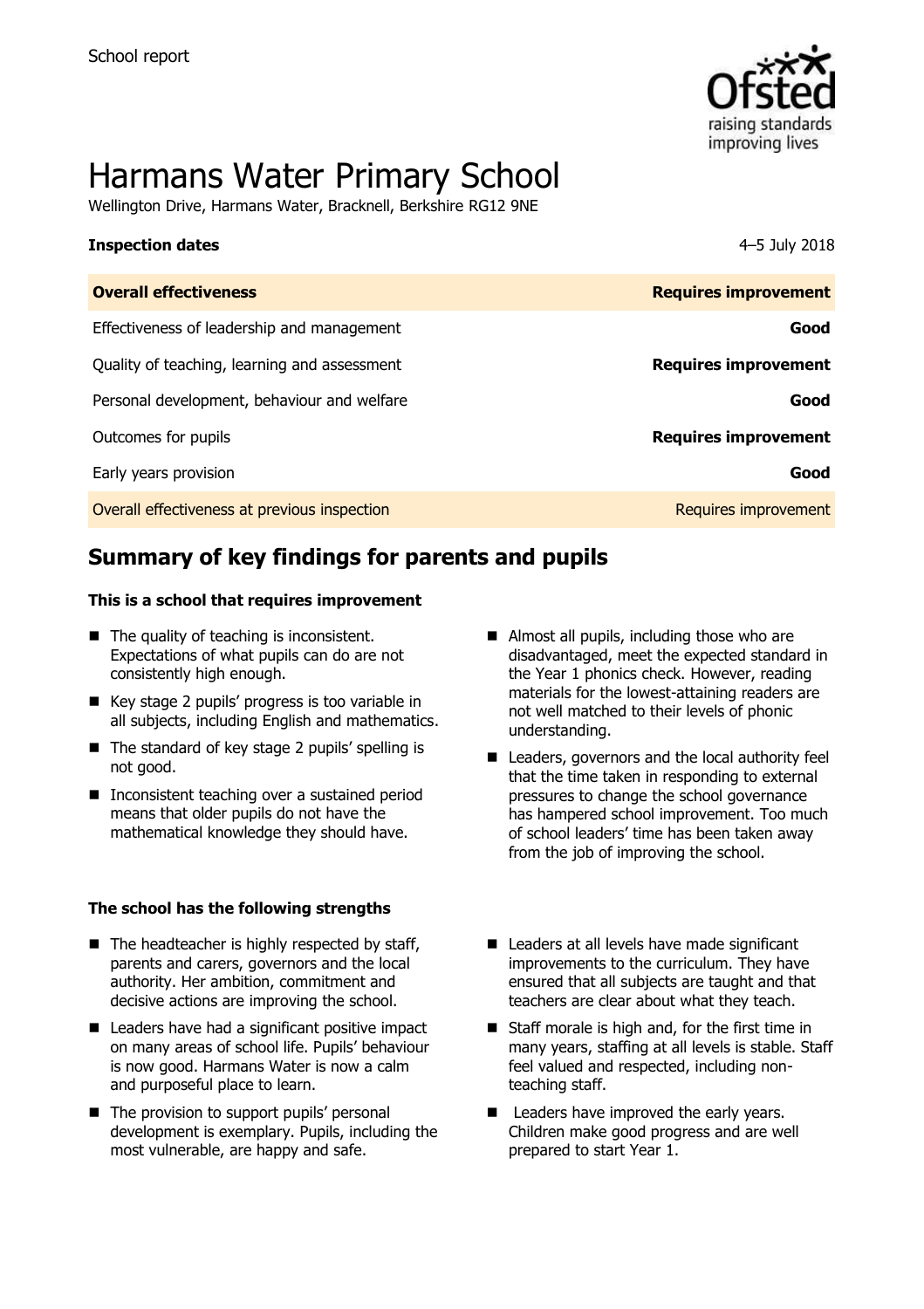

# **Full report**

### **What does the school need to do to improve further?**

- Improve teaching and pupils' progress by ensuring that:
	- key stage 2 pupils' spelling is more accurate, particularly of common words that they write frequently
	- older pupils have the basic mathematical concepts they need to be fluent in their mathematical thinking
	- new curriculum plans are fully implemented to ensure that older pupils have the knowledge they should have in subjects such as art, science and geography
	- all teachers raise their expectations by using assessment information better to ensure that planned learning builds on what pupils know and can do
	- key stage 1 reading books, including those that go home, are more closely matched to pupils' phonic ability
- **IMPROVE LEADERSHIP and management by ensuring that all leaders' time and energy are** focused on school improvement.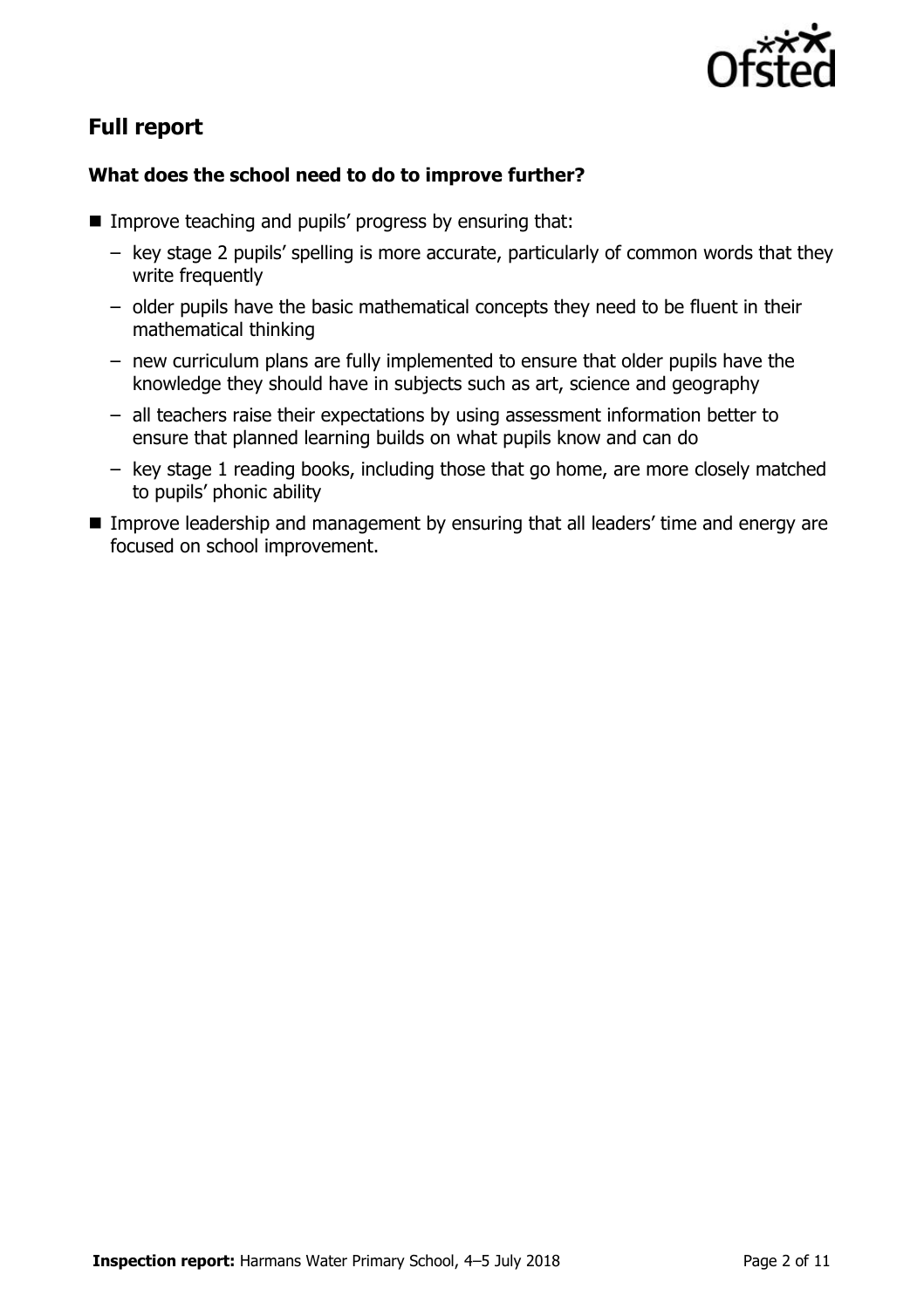

# **Inspection judgements**

#### **Effectiveness of leadership and management Good**

- The headteacher leads the school with great passion and integrity. Staff at all levels are fully behind her commitment to school improvement, because it puts pupils' needs at the heart of all of their work. Morale is high, and staffing is the most stable it has been for many years. The headteacher has developed wider leadership in the school. Consequently, leaders at all levels are contributing to school improvement.
- Leaders have significantly improved pupils' behaviour. Staff recognise and value the consistency and stability that leaders bring to behaviour management.
- Leaders at all levels have taken swift and decisive action to improve the curriculum. Over time, through successive interim leadership arrangements, the curriculum had become narrow and disjointed. High turnover in leadership and staffing meant that little thought was given to what pupils were learning in subjects other than English and mathematics. Sports and the arts were neglected. The current curriculum is clear, coherent and well planned. Teachers are now clear about the subject knowledge and skills that will be taught in each year group, and in each subject. However, a poor curriculum and too much inconsistent teaching over time for older pupils mean that key stage 2 pupils have gaps in their knowledge and understanding.
- The extra-curricular provision is strong. Parents are pleased that they were actively involved in identifying many of the experiences that pupils now access. Pupils talk with excitement about theatre trips and upcoming sleepovers in museums. Pupils' social and moral development is very good. Leaders and staff ensure that the school's values are more than a set of words on display. Pupils understand values such as 'respect', 'thoughtfulness' and 'teamwork'. A consistent focus on values has contributed to the significant improvement in pupils' behaviour.
- Parents are overwhelming positive about the school, despite its turbulent last few years. Many recognise the change in culture and ethos that the headteacher has brought to the school. Parents are positive about improvements in behaviour and the curriculum. Some parents, including those with more than one pupil in the school, still feel there is inconsistency between different year groups.
- Additional funding that the school receives is now used well. Sports funding has led to a significant increase in pupils' sports participation and their engagement in competitive sport. The trophy cabinet is full and expanding. Pupil premium funding is used effectively. Leaders responded swiftly to the findings of the pupil premium review after the last inspection. In 2017, there was a significant improvement in the progress that disadvantaged pupils made from key stage 1 to key stage 2 in reading and mathematics.
- Funding to support pupils who have special education needs (SEN) and/or disabilities is used increasingly effectively. Leaders are very clear about the positive impact their actions are having on pupils' personal development and behaviours. They are currently revising assessment processes for pupils who are working significantly below agerelated expectations, in order to better evaluate their academic progress.
- Leaders' evaluation of the school's performance is wholly accurate. They have unerring clarity about the quality of teaching and the progress that pupils are making in their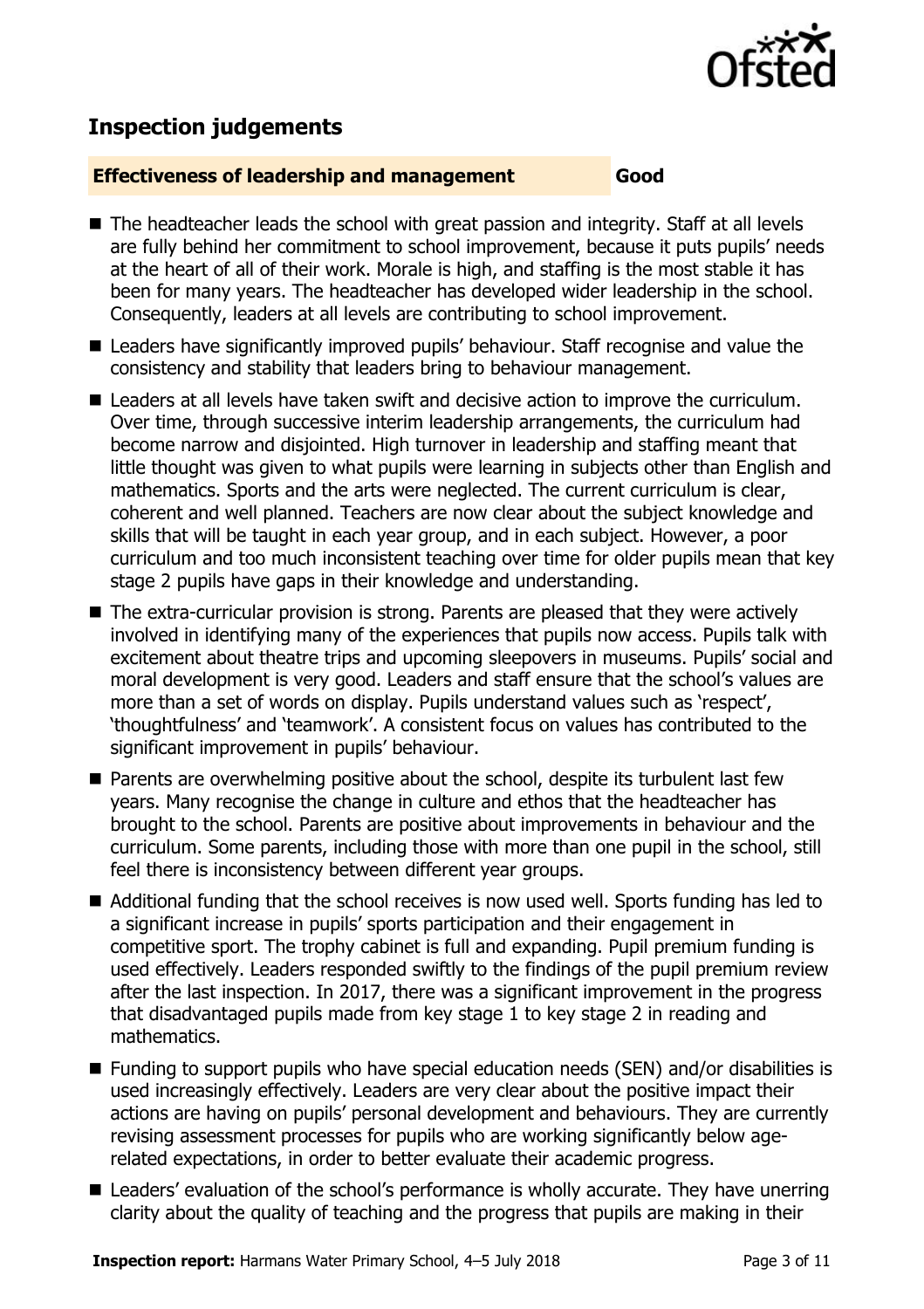

learning this year. Leaders know where teaching is effective and where it is less so. However, weaknesses in the accuracy of teachers' assessments over time have not made evaluating pupils' progress from their starting points easy. Leaders, rightly, question the validity of some of the data they are working with.

■ Leaders have been distracted from their core business of school improvement. They have had to spend too much time exploring alternative methods of school governance and funding. Requests for the headteacher's time and availability have not always been reasonable. This has created pressure and distraction that has not helped school improvement.

#### **Governance of the school**

Governance is effective. The governing body is equally adept at supporting and challenging leaders. Governors know exactly where the quality of education the school provided was, where it is now, and where they want to take it next. Governors are ambitious for the school and pupils. Governors have high regard for the headteacher, and understand and fulfil their role with regard to managing her well-being. They are also not afraid to ask highly pertinent questions about the focus and pace of improvement. Governors' monitoring visits have a clear purpose. They ensure that governors can fully explore what leaders are telling them or reporting to them.

### **Safeguarding**

- The arrangements for safeguarding are effective.
- Leaders have recruited and trained a highly effective team to ensure that pupils are happy, safe and thriving. Staff are well trained to watch and listen to pupils very carefully. As a result, any concerns about a pupil's well-being or something a pupil may say are recorded in a timely manner. Concerns are very well managed by the leaders with a delegated responsibility for safeguarding. They make informed decisions about when they need to work with other professionals to protect pupils from harm. Recordkeeping is exemplary. The systems, process and culture that leaders have created put safeguarding at the heart of the school's work.

#### **Quality of teaching, learning and assessment Fig. 2.1 Requires improvement**

- $\blacksquare$  The quality of teaching is improving but is too variable to be good.
- Some teachers use assessment information well. They ensure that planned learning meets the needs of pupils. Others do not. Work then can be too easy or too difficult for pupils.
- The teaching of mathematics is improving. Some staff are now well trained to develop pupils' problem-solving and reasoning skills. However, this is not consistent.
- There is variability in the way that staff recognise and help pupils overcome misconceptions. Where this is not done consistently well, pupils repeat errors and this hampers progress.
- There is not a consistent or effective approach to improving older pupils' spelling. Leaders know this. They have already adopted a different approach to the teaching of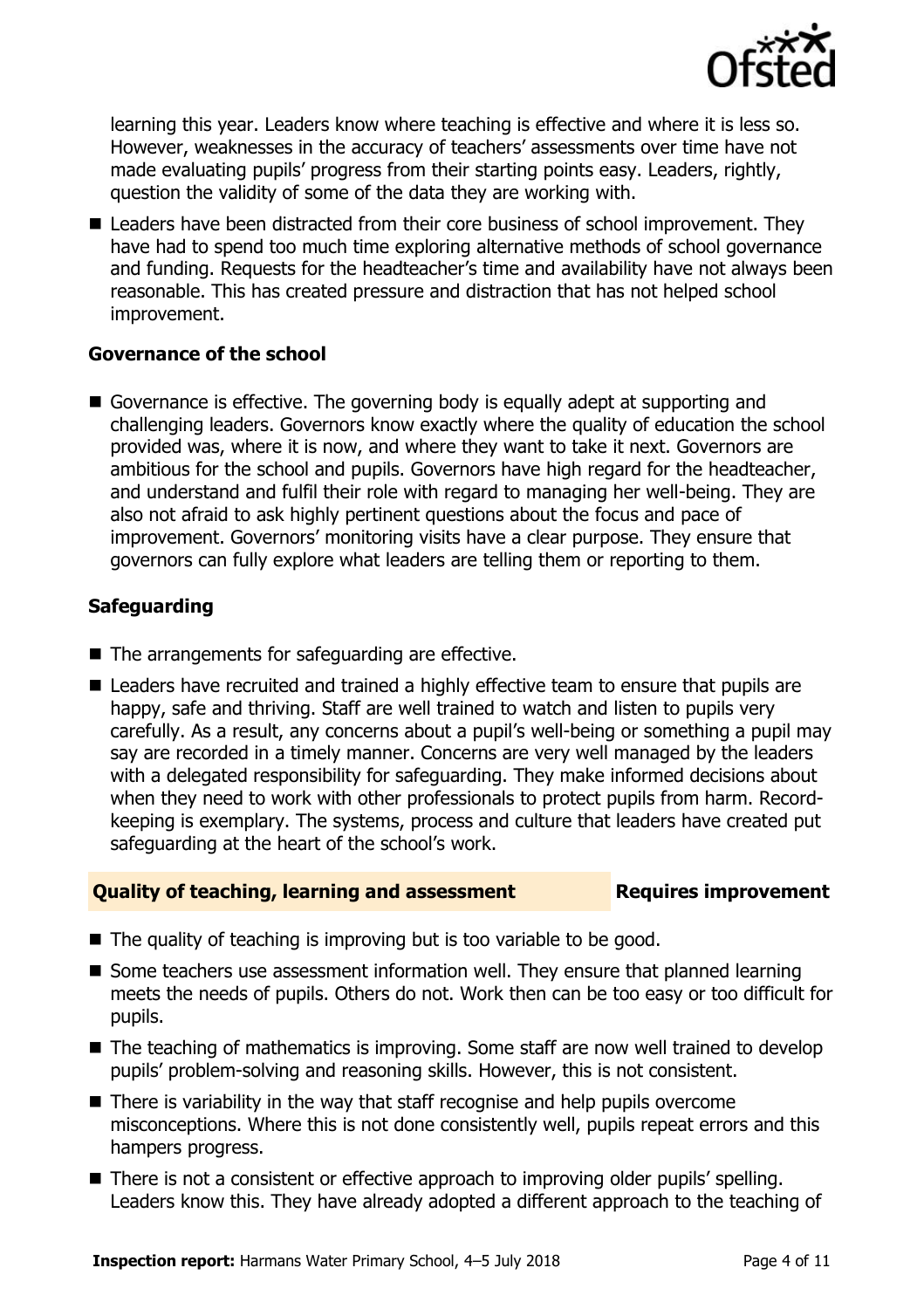

spelling for September.

- Teaching assistants are well trained. They feel valued and respected by the current leadership team. Other adults have a positive impact on pupils' learning.
- The teaching of phonics is strong. All adults are well trained in the school's chosen systematic way to teach pupils about the letters and the sounds they make. However, there is inconsistency in how pupils use and apply their phonic knowledge in their early reading. Too many books that early readers use at school and take home do not align with their phonic knowledge.
- Relationships between adults and pupils are warm and respectful. Leaders, staff and pupils' actions and interactions embody the values of the school.

### **Personal development, behaviour and welfare Good**

### **Personal development and welfare**

- The school's work to promote pupils' personal development and welfare is outstanding.
- Leaders have created a warm, safe and happy school. Teams of adults are well trained and supported to promote the emotional well-being of pupils. The range of provision to support the most vulnerable pupils is exceptional.
- **Pupils who have not always found it easy to manage their feelings, emotions and self**control are exceptionally well nurtured. They flourish at school and are now ready to learn, make friends and enjoy school.
- **Pupils talk with pride about their school. Pupils can talk about how their behaviour has** improved, how the headteacher has enabled them to play brass instruments and about the exciting trips they have been on, or are going on.
- Pupils feel safe at school. Several told inspectors they wanted to stay at school all day. They have a good understanding of personal safety, including how to stay safe online. Pupils are confident that adults deal with the rare occurrences of unkindness. Rare incidents of racist language are instantly recorded and swiftly dealt with.

#### **Behaviour**

- The behaviour of pupils is good.
- Harmans Water has transformed into a calm and purposeful place to learn. Outstanding personal development has led to significant improvements in pupils' behaviour, particularly of the most vulnerable pupils. The number of fixed-term exclusions and significant behavioural incidents has declined sharply over time.
- **Pupils are well behaved in classrooms. When teaching and learning are not well** matched to their needs, they become uninterested, but they do not misbehave.
- **Playgrounds are a hive of activity. Happy pupils play nicely together. Pupils say that the** range of things to play with and to do has made break and lunchtimes better.
- More pupils are coming to school regularly, including those who are disadvantaged. However, leaders recognise there is more to do to reduce the numbers of pupils who have SEN and/or disabilities who are persistently absent.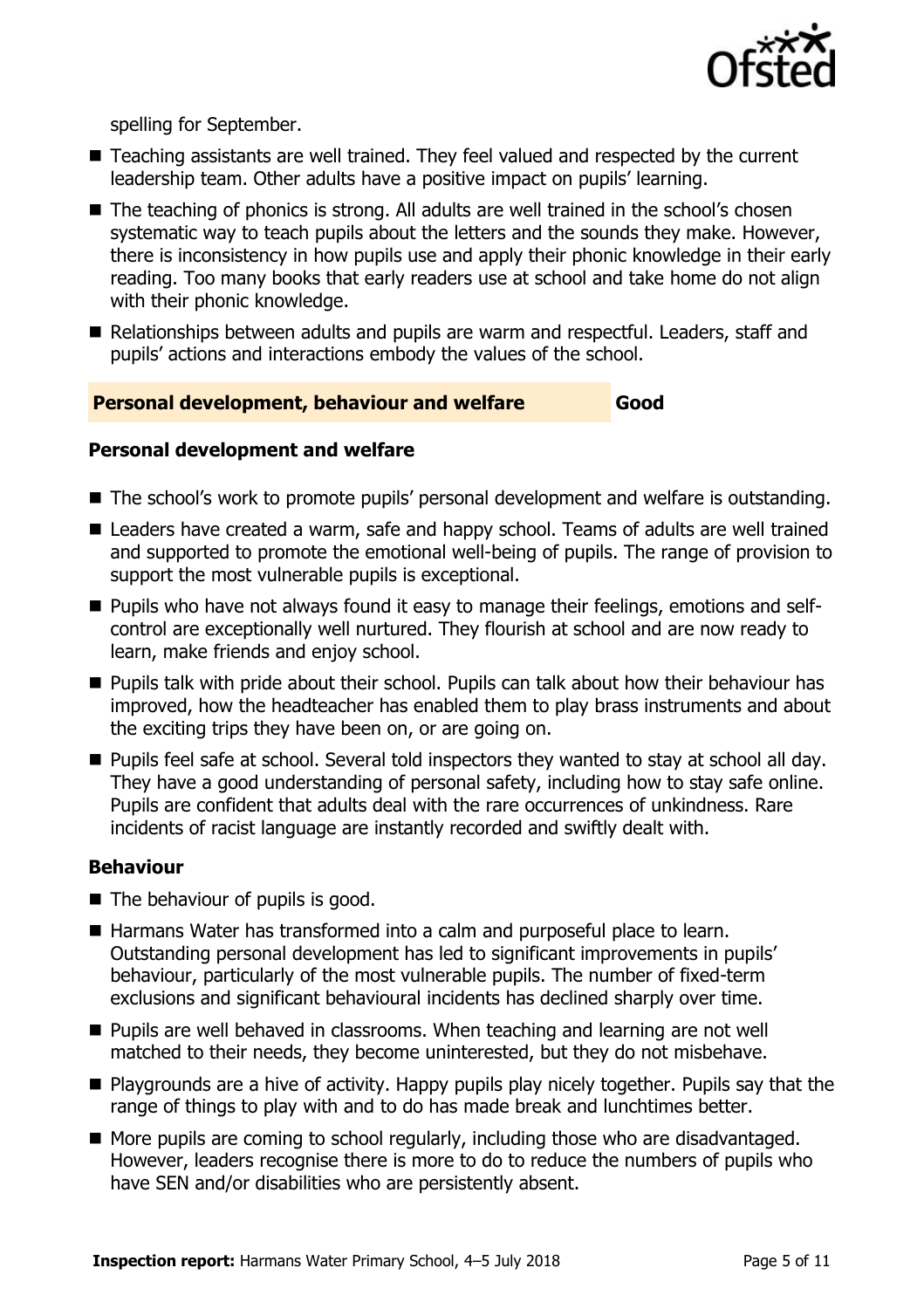

### **Outcomes for pupils Requires improvement**

- Current pupils, particularly older ones, have made inconsistent progress over time in all subjects. Some year groups have had multiple teachers in a year on their journey through the school.
- Standards are rising in English and mathematics at the end of key stage 2. However, progress in the older classes in key stage 2 in particular is inconsistent. In mathematics, too many older pupils are missing some of the key knowledge, language and concepts that they need to be fluent in their mathematical thinking.
- Older pupils' spelling is not good enough. Too many pupils misspell basic common words too frequently in their writing across the curriculum.
- $\blacksquare$  Standards in subjects such as science, art and the humanities are not as high as they should be for the oldest pupils. A poor curriculum and inconsistent teaching over time have left key gaps in their knowledge and skills.
- Where teaching is strong, disadvantaged pupils, the most able and those pupils who have SEN and/or disabilities make good progress in English and mathematics. However, this is not consistent.
- Younger pupils in the school are making stronger progress in all subjects. Standards at the end of key stage 1 are rising in reading, writing and mathematics. Almost all pupils have met the expected standard in the Year 1 phonic check.
- The most vulnerable pupils make exceptional gains in their confidence and self-esteem. As a result, they are ready and keen to access learning.

#### **Early years provision Good Good**

- Leaders have improved the early years since the last inspection. Staff have visited other schools to help them think about the improvements they wanted to make at Harmans Water.
- Children make good progress in Nursery and Reception. The vast majority of children, including those who are disadvantaged, reach the early learning goals and are ready to start Year 1. Children with limited fine motor control are given wide-ranging and rich opportunities to develop their pencil grip. Older children use and apply their early phonic knowledge well in their writing.
- The youngest children make good gains in their personal and social development. Routines are well established and adults have high expectations. Children play together and independently for sustained periods, because they focus on the task at hand and get along well with each other. Children have good knowledge of how to stay safe in the sun.
- The curriculum is broad, balanced and exciting. Adults think hard about the learning opportunities they want to provide and the language they want children to acquire. The youngest children quickly become confident in re-telling traditional tales because adults model story language well and often.
- Transition into Nursery and Reception is well planned. Staff work closely with parents and any relevant professionals to ensure that children settle quickly and enjoy school.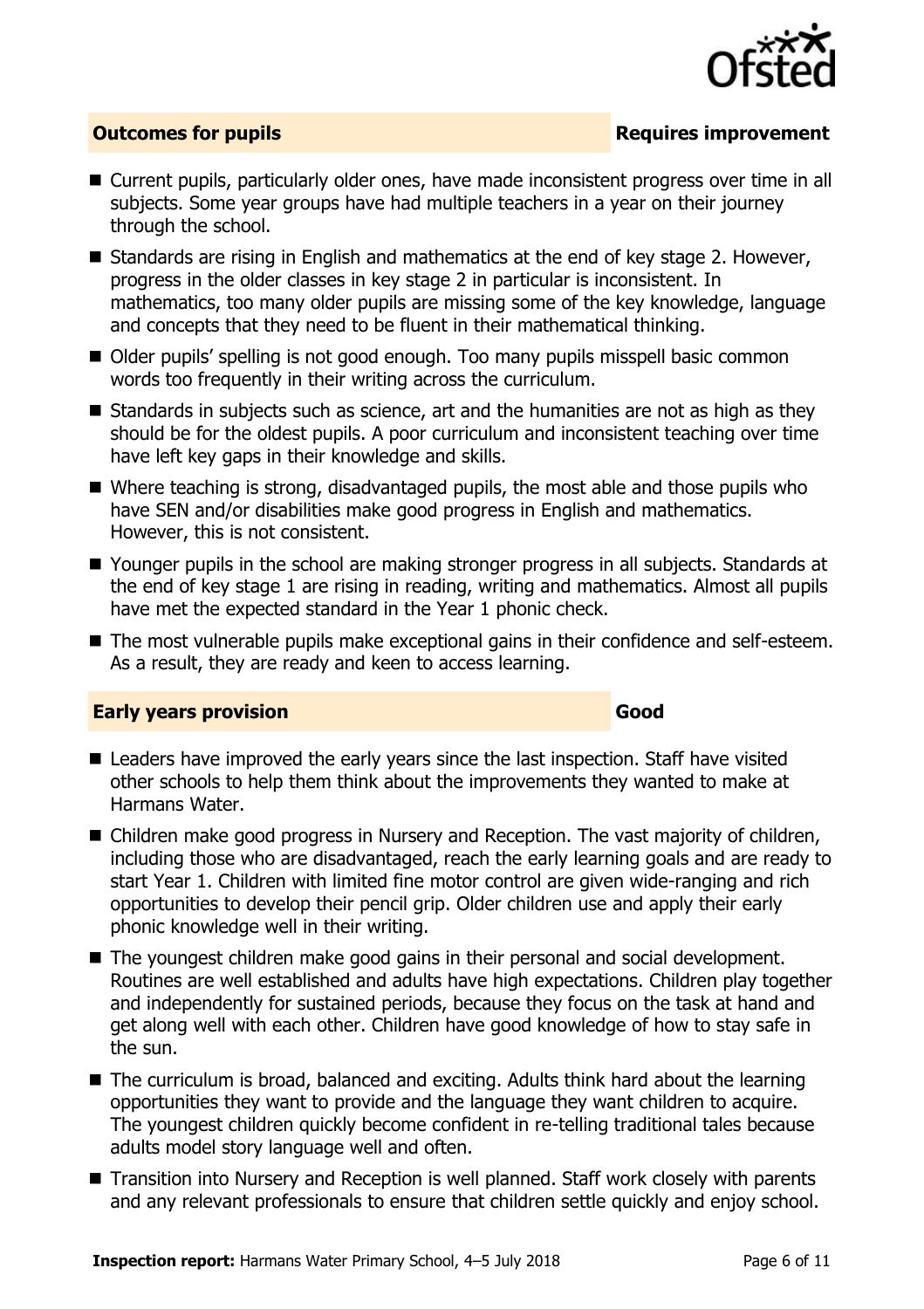

■ Leaders are ambitious for children. Their self-evaluation of the early years is accurate. Leaders are currently focusing on ensuring that the most able children make even better progress.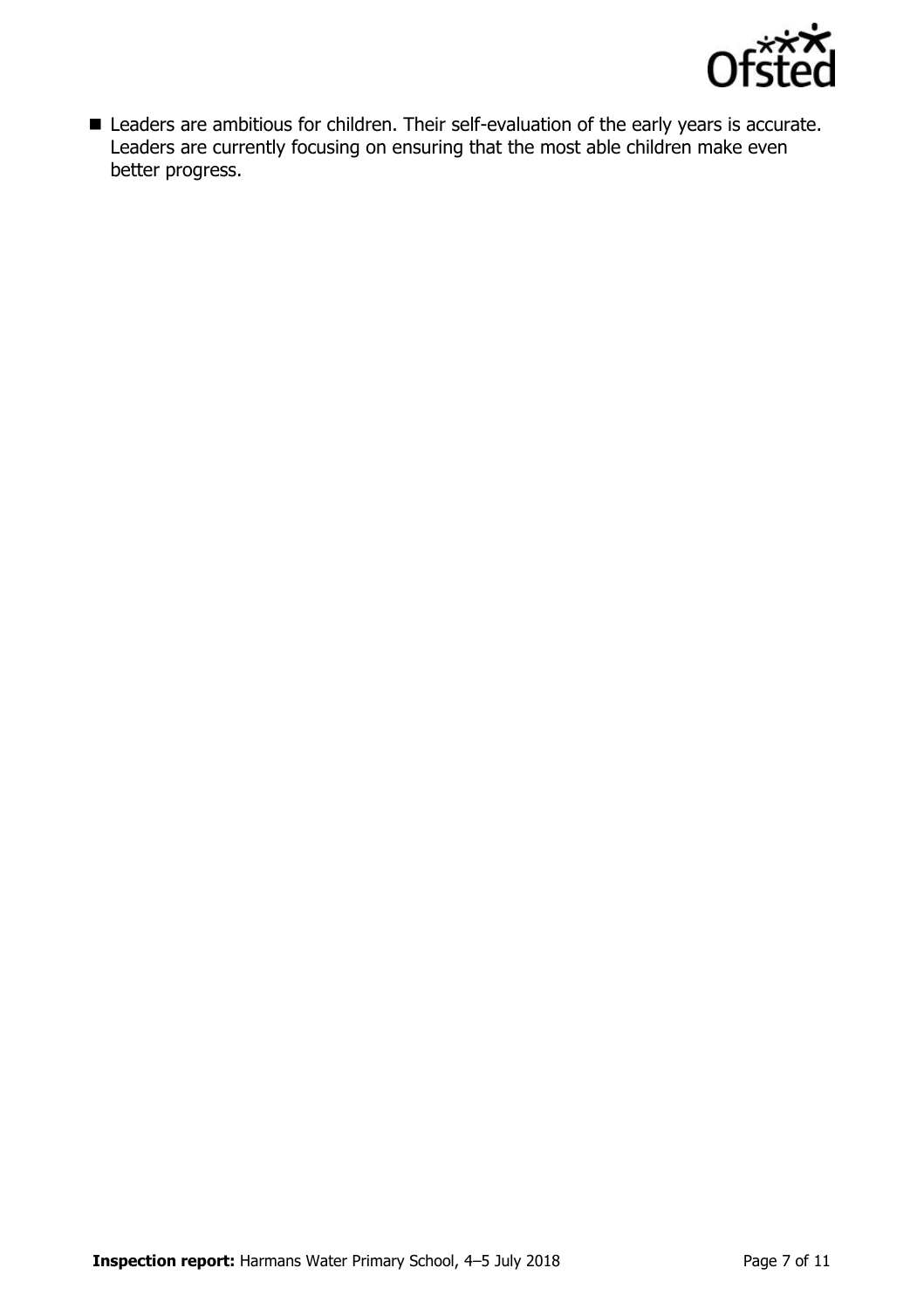

# **School details**

| Unique reference number | 130949                  |
|-------------------------|-------------------------|
| Local authority         | <b>Bracknell Forest</b> |
| Inspection number       | 10046545                |

This inspection of the school was carried out under section 5 of the Education Act 2005.

| Type of school                      | Primary                      |
|-------------------------------------|------------------------------|
| School category                     | Community                    |
| Age range of pupils                 | 3 to 11                      |
| <b>Gender of pupils</b>             | Mixed                        |
| Number of pupils on the school roll | 640                          |
| Appropriate authority               | The governing body           |
| Chair                               | Andy Taylor                  |
| <b>Headteacher</b>                  | Alison Wyld                  |
| Telephone number                    | 01344422196                  |
| Website                             | www.hwps.org.uk/             |
| <b>Email address</b>                | secretary@harmanswater.co.uk |
| Date of previous inspection         | 12-13 November 2015          |

### **Information about this school**

- The headteacher joined the school in April 2016. Prior to this, there had been a significant number of interim leadership arrangements. For the last two years, a significant number of new teachers joined the school each year. Staffing is now stable.
- The school is much larger than the average-sized primary school.
- The school's early years provision consists of Nursery classes and three Reception classes.
- The school opened 'The Drey' in the spring. It is a quiet place for small groups of pupils to play and learn together.
- The school meets the Department for Education's definition of a coasting school based on key stage 2 academic performance results in 2015, 2016 and 2017.
- The proportion of disadvantaged pupils is below the national average.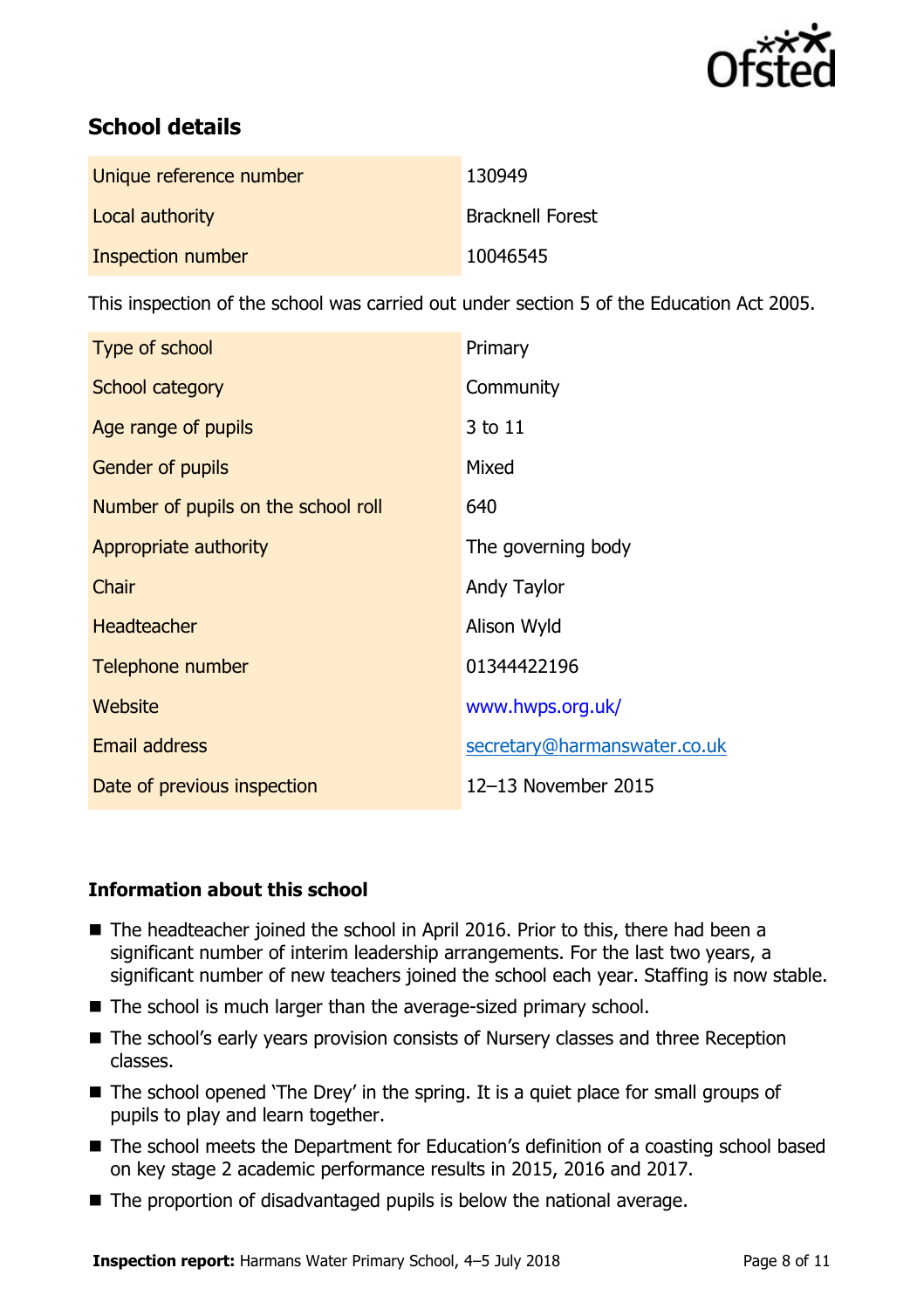

■ The proportion of pupils who have SEN and/or disabilities is broadly similar to that found nationally.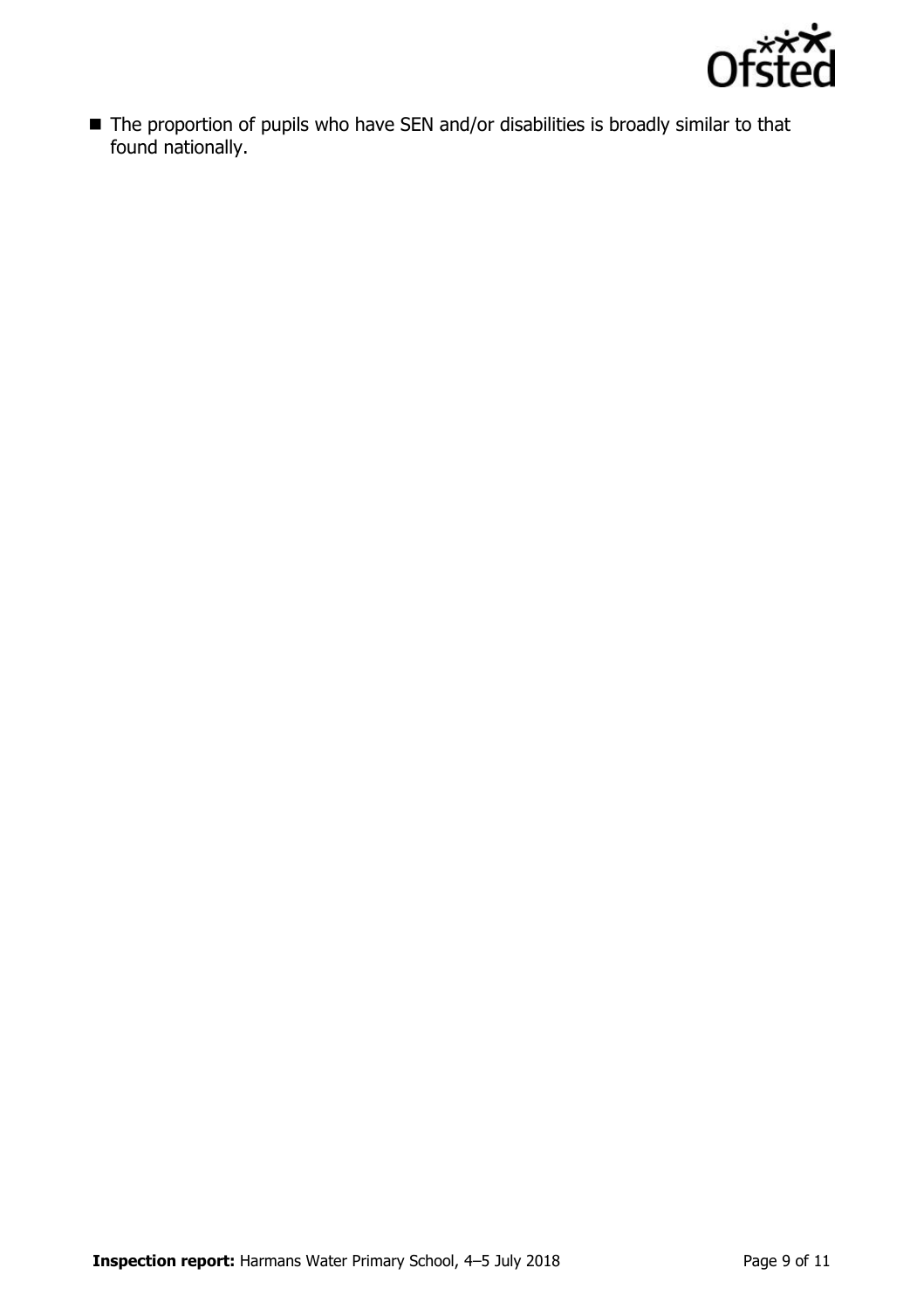

# **Information about this inspection**

- Year 6 pupils were attending their secondary schools for the two days of this inspection. On the first day of the inspection, all pupils visited their new September classes for the afternoon.
- **Inspectors observed teaching and learning throughout the school, sometimes with** leaders.
- Inspectors and leaders reviewed a wide range of work in pupils' books. Inspectors looked at pupils' work during lessons and spoke to pupils about their learning.
- $\blacksquare$  Meetings were held with senior leaders and with members of the governing body. Documents relating to governance were reviewed. A meeting was held with representatives of the local authority.
- Parents' views were considered through the 88 responses to Ofsted's online survey Parent View and in conversations with parents at the beginning of a school day.
- **Pupils'** views were heard through conversations with inspectors at break, lunchtime and around the school. One written communication was received. Inspectors met a group of staff, talked to staff around the school and considered 34 survey responses.
- **Inspectors considered a wide range of documents, including those relating to how** additional funds for disadvantaged pupils are allocated. Inspectors also evaluated information relating to pupils' progress, behaviour and attendance.
- Inspectors reviewed safeguarding records and the central record of recruitment checks.

#### **Inspection team**

| Mark Cole, lead inspector | Her Majesty's Inspector |
|---------------------------|-------------------------|
| Clementina Aina           | <b>Ofsted Inspector</b> |
| Alison Ashcroft           | <b>Ofsted Inspector</b> |
| Jane Edwards              | Ofsted Inspector        |